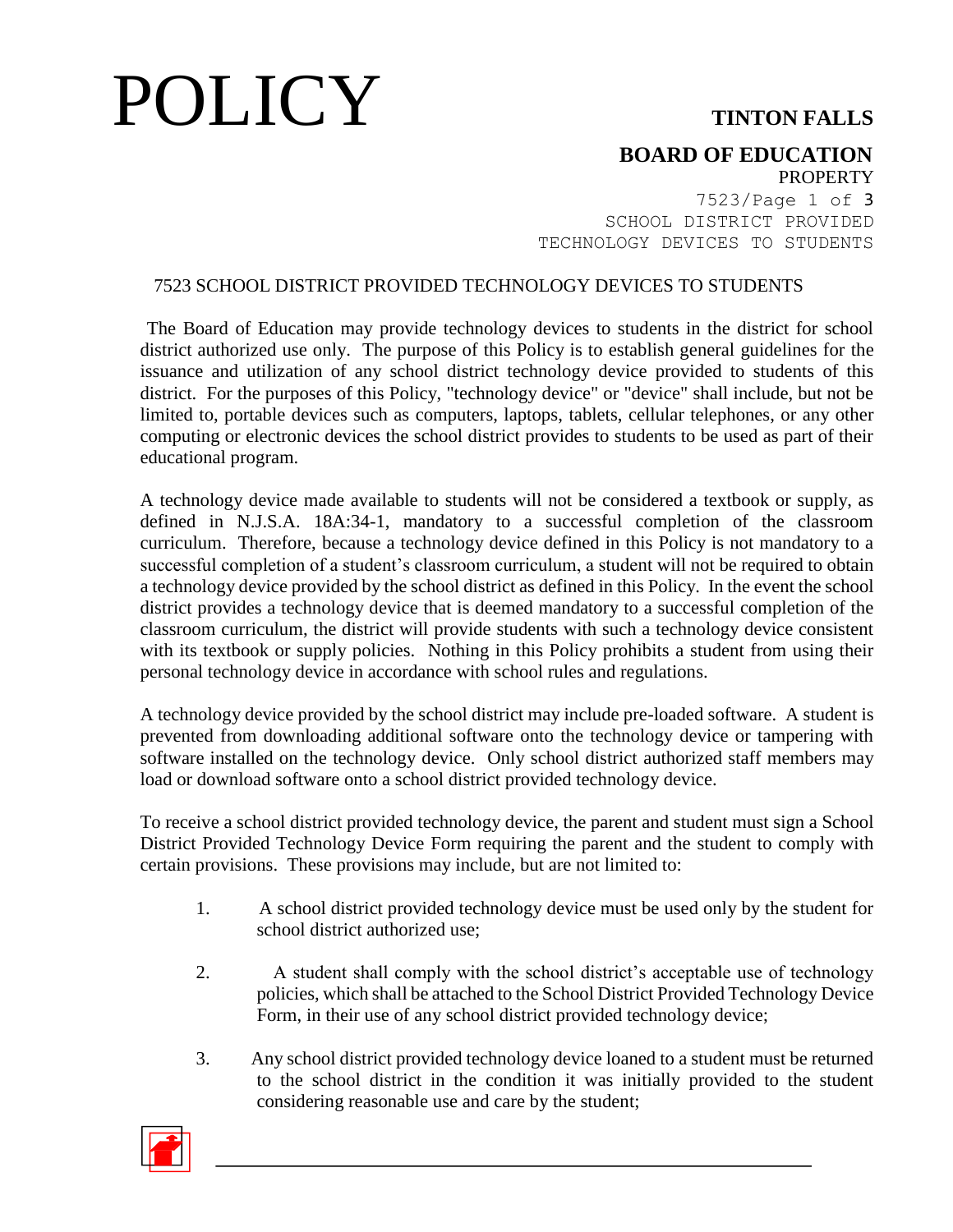# POLICY **TINTON FALLS**

## **BOARD OF EDUCATION PROPERTY**

7523/Page 2 of 3 SCHOOL DISTRICT PROVIDED TECHNOLOGY DEVICES TO STUDENTS

- 4. The parent or student shall be responsible to reimburse the school district the cost of any technology device that is lost, damaged beyond reasonable use or beyond its value, abandoned, missing, stolen, or cannot be returned to the district in accordance with the terms of the School District Provided Technology Device Form;
- 5. The district may require, or offer as an option, depending on the type of technology device provided to the student, an insurance policy to be purchased by the parent or student that would cover certain losses or damage to a technology device during the time period the student has possession of the device. The parent or the student shall pay any insurance policy required deductibles in the event of a loss;
- 6. In the event the school district does not require the purchase of an insurance policy for a technology device or the parent or student elects not to purchase optional insurance, the parent and/or student shall be responsible for any loss or damage to the technology device in accordance with the terms of the School District Provided Technology Device Form;
- 7. A student will be required to report any hardware or software problems in the operation of the device to the school district staff member, designated on the School District Provided Technology Device Form, within two school days of the commencement of the problem;
- 8. A student must report to the school district staff member within two school days in the event the technology device has been damaged or is missing;
- 9. A parent or student is required to immediately file a police report in the event it is believed the technology device has been stolen. Within one school day after filing a police report, a parent or student shall complete the School District Provided Technology Device Loss Form and submit the completed Loss Form and a copy of the police report to the Principal or designee;
- 10. A student shall be required to provide routine cleaning and care of the device in accordance with school district cleaning and care guidelines;
- 11. The student shall have the technology device in their possession in school as required; and
- 12. Any other provisions the Superintendent of Schools determines should be included in the Digital Learning Handbook.